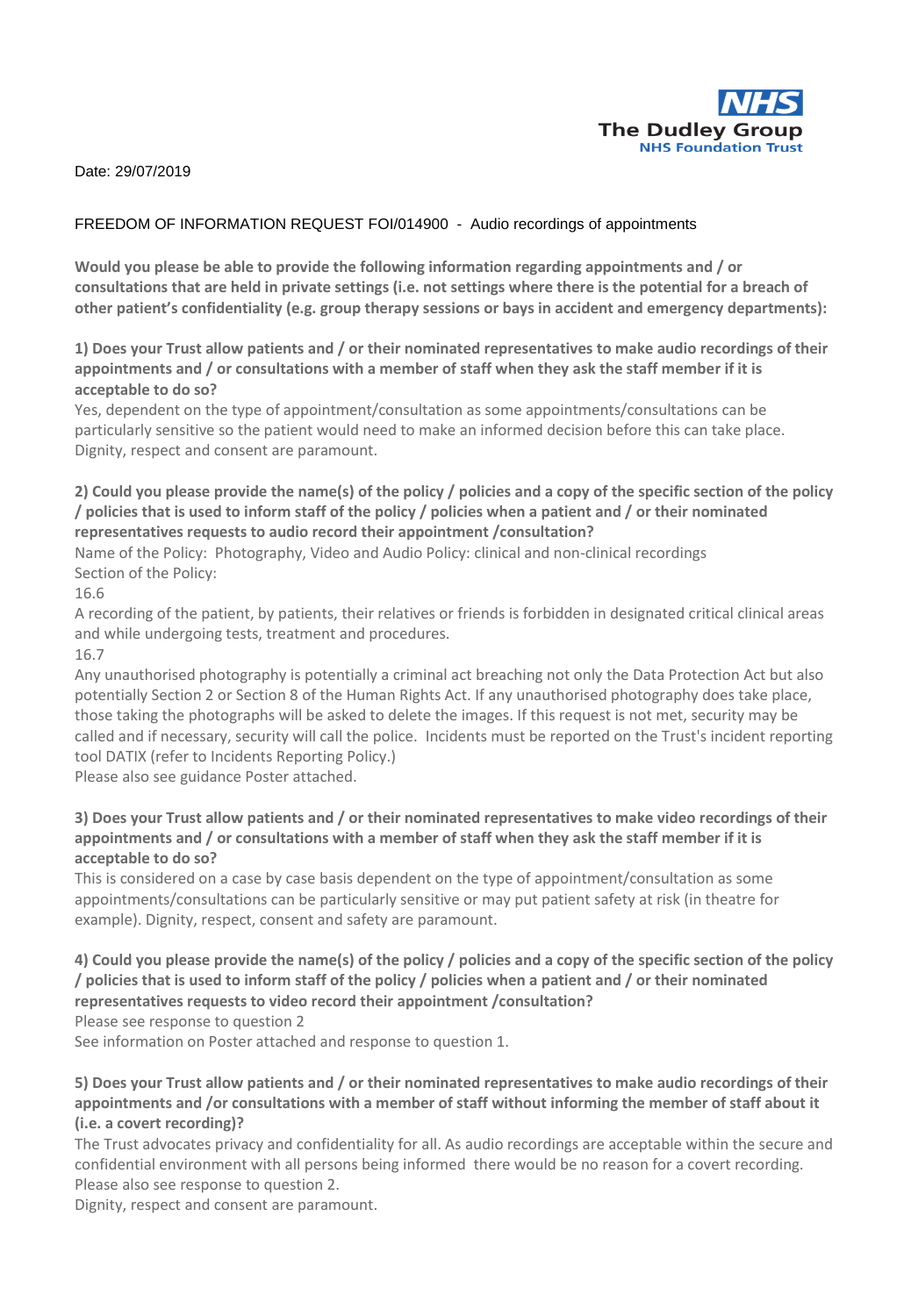**6) Could you please provide the name(s) of the policy / policies and a copy of the specific section of the policy / policies that is used to inform staff of the policy / policies if they discover a patient and / or their nominated representatives has audio recorded their appointment / consultation covertly?**

Please see extract below from the Trust's Photography Video and Audio policy:- 16.6

A recording of the patient, by patients, their relatives or friends is forbidden in designated critical clinical areas and while undergoing tests, treatment and procedures.

16.7

Any unauthorised photography is potentially a criminal act breaching not only the Data Protection Act but also potentially Section 2 or Section 8 of the Human Rights Act. If any unauthorised photography does take place, those taking the photographs will be asked to delete the images. If this request is not met, security may be called and if necessary, security will call the police. Incidents must be reported on the Trust's incident reporting tool DATIX (refer to Incidents Reporting Policy.)

**7) Does your Trust allow patients and/ or their nominated representatives to make video recordings of their appointments and / or consultations with a member of staff without informing the member of staff about it (i.e. a covert recording)?**

Please see extract below from the Trust's Photography Video and Audio policy:- 16.6

A recording of the patient, by patients, their relatives or friends is forbidden in designated critical clinical areas and while undergoing tests, treatment and procedures.

16.7

Any unauthorised photography is potentially a criminal act breaching not only the Data Protection Act but also potentially Section 2 or Section 8 of the Human Rights Act. If any unauthorised photography does take place, those taking the photographs will be asked to delete the images. If this request is not met, security may be called and if necessary, security will call the police. Incidents must be reported on the Trust's incident reporting tool DATIX (refer to Incidents Reporting Policy.)

**8) Could you please provide the name(s) of the policy / policies and a copy of the specific section of the policy / policies that is used to inform staff of the policy / policies if they discover a patient and / or their nominated representatives has video recorded their appointment / consultation covertly?** Please see extract below from the Trust's Photography Video and Audio policy:-

16.6

A recording of the patient, by patients, their relatives or friends is forbidden in designated critical clinical areas and while undergoing tests, treatment and procedures.

16.7

Any unauthorised photography is potentially a criminal act breaching not only the Data Protection Act but also potentially Section 2 or Section 8 of the Human Rights Act. If any unauthorised photography does take place, those taking the photographs will be asked to delete the images. If this request is not met, security may be called and if necessary, security will call the police. Incidents must be reported on the Trust's incident reporting tool DATIX (refer to Incidents Reporting Policy.)

**9) Should your Trust's policies not allow patients and / or their nominated to make audio and / or video recordings (having informed the member of staff and / or covertly) of their appointments and / or consultations could you please provide a copy of your Trust's policies regarding what procedures should be followed by both members of the Trust's staff and the patient and /or their nominated representatives where there may be a specific need for the patient and / or their nominated representatives to audio and / or video record their appointments and / or consultations (e.g. medical issues such as dementia, the patient having nobody available to act as an advocate for them or any other need identified by the patient and / or their nominated representatives)?**

Not applicable

**10) Could you please provide a copy of the impact assessment undertaken of the policy / policies cited in response to question 9?**

The Trust does not hold a privacy impact assessment for this policy.